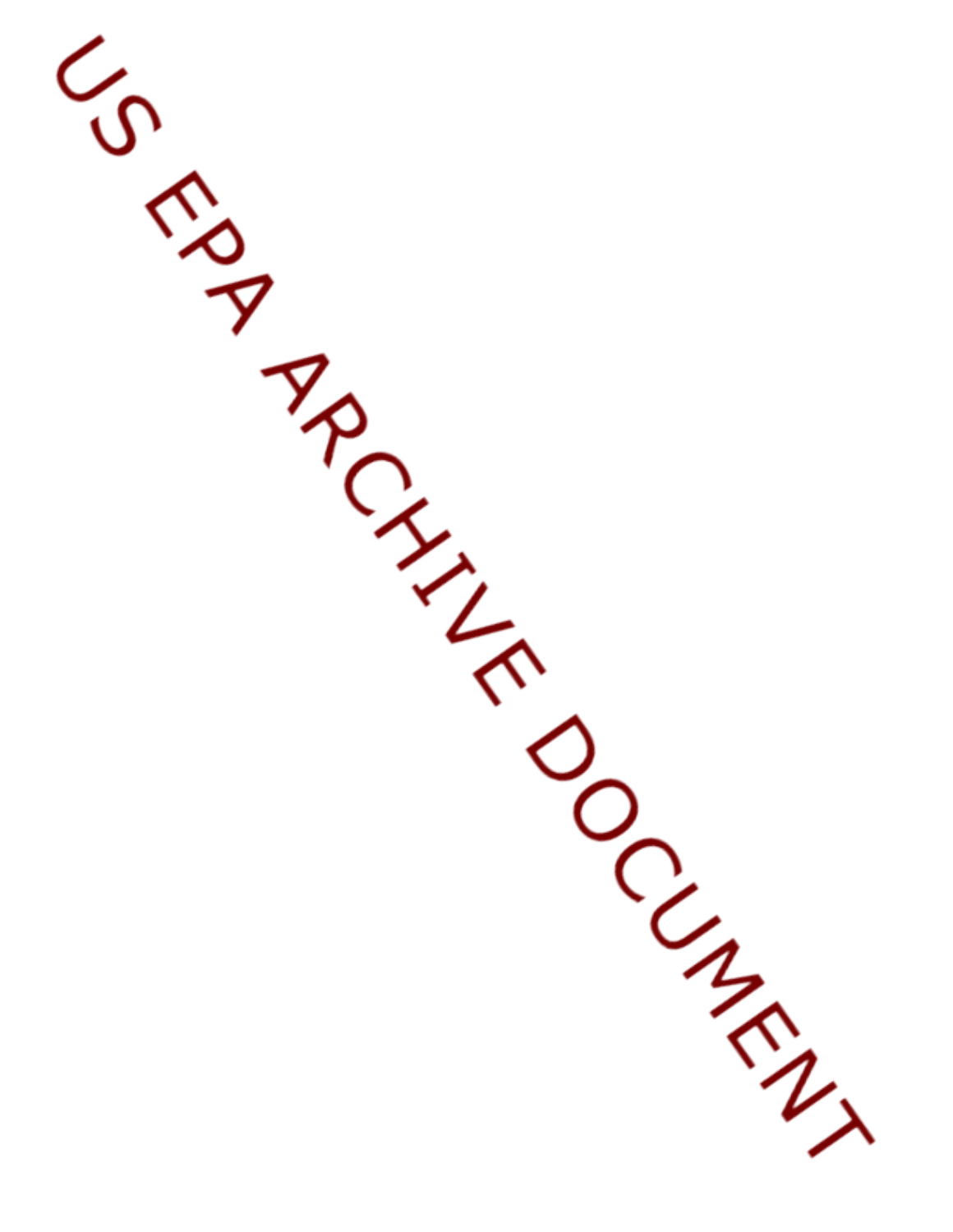#### **THE ENVIRONMENTAL TECHNOLOGY VERIFICATION PROGRAM**







# **ETV Joint Verification Statement**

|                                      | TECHNOLOGY TYPE: ARSENIC TEST KIT                         |                                                          |  |  |
|--------------------------------------|-----------------------------------------------------------|----------------------------------------------------------|--|--|
| <b>APPLICATION:</b>                  | <b>ANALYSIS OF ARSENIC IN WATER</b>                       |                                                          |  |  |
|                                      | TECHNOLOGY NAME: Quick <sup>TM</sup> Low Range II         |                                                          |  |  |
| <b>COMPANY:</b>                      | <b>Industrial Test Systems, Inc.</b>                      |                                                          |  |  |
| <b>ADDRESS:</b>                      | <b>1875 Langston Street</b><br><b>Rock Hill, SC 29730</b> | PHONE: (803) 329-9712<br>$(803)$ 329-9743<br><b>FAX:</b> |  |  |
| <b>WEB SITE:</b><br>$E\text{-}MAIL:$ | www.sensafe.com<br>its@cetlink.net                        |                                                          |  |  |

The U.S. Environmental Protection Agency (EPA) supports the Environmental Technology Verification (ETV) Program to facilitate the deployment of innovative or improved environmental technologies through performance verification and dissemination of information. The goal of the ETV Program is to further environmental protection by substantially accelerating the acceptance and use of improved and cost-effective technologies. ETV seeks to achieve this goal by providing high-quality, peer-reviewed data on technology performance to those involved in the design, distribution, financing, permitting, purchase, and use of environmental technologies.

ETV works in partnership with recognized standards and testing organizations; with stakeholder groups that consist of buyers, vendor organizations, and permitters; and with the full participation of individual technology developers. The program evaluates the performance of innovative technologies by developing test plans that are responsive to the needs of stakeholders, conducting field or laboratory tests (as appropriate), collecting and analyzing data, and preparing peer-reviewed reports. All evaluations are conducted in accordance with rigorous quality assurance (QA) protocols to ensure that data of known and adequate quality are generated and that the results are defensible.

The Advanced Monitoring Systems (AMS) Center, one of seven technology areas under ETV, is operated by Battelle in cooperation with EPA's National Exposure Research Laboratory. The AMS Center has recently evaluated the performance of portable analyzers for arsenic in water. This verification statement provides a summary of the test results for the Industrial Test Systems, Inc. Quick™ Low Range II test kit for measuring arsenic in water.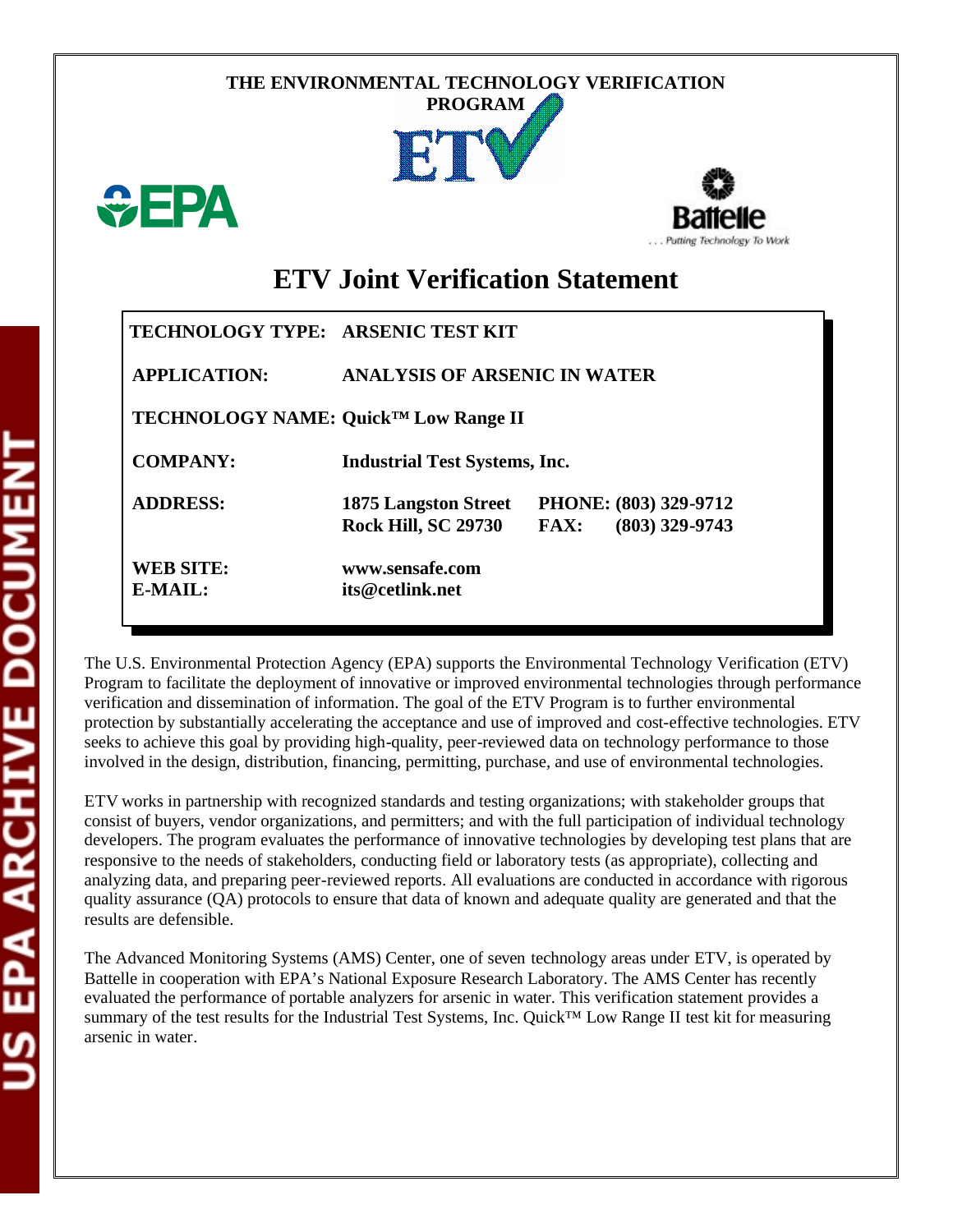#### **VERIFICATION TEST DESCRIPTION**

The Quick™ Low Range II test kit is an inexpensive, portable, rapid device designed for on-site analysis of arsenic in water. The Quick™ Low Range II test kit was verified in terms of its performance on the following parameters: accuracy, precision, linearity, method detection limit (MDL), matrix interference effects, operator bias, inter-unit reproducibility, and rate of false positives/false negatives. Results for two additional detection devices, the Quick™ Arsenic Scan and Compu-Scan, also were reported. All preparation and analyses were performed according to the manufacturer's recommended procedures. Results from the Quick™ Low Range II test kit were compared to those from the reference method to assess accuracy, linearity, and detection limit. Multiple aliquots of performance test samples and environmental samples were analyzed to assess precision. Matrix interference effects were assessed by challenging the test kit with performance test samples of known arsenic concentrations containing both low-level and high-level interferences. Identical sets of samples were analyzed independently by two separate operators (a technical and a non-technical Battelle staff member) to evaluate operator bias. All samples were analyzed using two Quick™ Arsenic Scan and Compu-Scan units to evaluate inter-unit reproducibility. False positives and negatives were evaluated relative to the 10-ppb maximum contaminant level for arsenic in drinking water. In addition to the analytical results, the time required for sample analysis and operator observations concerning the use of the test kit (e.g., frequency of calibration, ease of use, maintenance) were recorded.

Three types of samples were used in the verification test: quality control (QC) samples, performance test (PT) samples, and environmental water samples. The QC and PT samples were prepared from National Institute of Standards and Technology traceable purchased standards. The environmental water samples were collected from various drinking water and surface water sources. All samples were analyzed using the Quick™ Low Range II test kits and by a laboratory reference method.

QA oversight of verification testing was provided by Battelle. Battelle QA staff conducted a data quality audit of 10% of the test data, a performance evaluation audit, and a technical systems audit of the procedures used in this verification.

### **TECHNOLOGY DESCRIPTION**

The optimal detection range for the Quick™ Low Range II test kit is below 15 ppb arsenic. Dilution instructions are provided for samples with arsenic levels above 8 ppb. The recommended temperature range for sample analysis is 24°C to 30°C. A modified testing protocol is available for sample temperatures below this range. To perform arsenic analyses with the Quick™ Low Range II test kit, the water sample to be tested is mixed in the supplied reaction vessel with reagent #1 (tartaric acid with rate enhancers) to acidify the water sample. Reagent #2, an oxidizer (potassium peroxymonosulfate), is added to remove hydrogen sulfide interference. The test tolerates up to 2 ppm hydrogen sulfide without interference. Zinc powder, reagent #3, is added to reduce inorganic arsenic compounds  $(As<sup>+3</sup>$  and  $As<sup>+5</sup>)$  to arsine gas. As arsine gas is generated and comes in contact with the test strip, the mercuric bromide indicator on the test strip changes color from white to shades of yellow or brown. Material Safety Data Sheets (MSDS) for all reagents and test strips are provided with each test kit. The MSDSs include information on how to safely handle the reagents and test strips, including instructions for exposure controls and personal protection.

Once the reaction is completed, the test strip is removed and visually compared to a color chart to obtain a semiquantitative measure of the arsenic concentration in the tested sample. The color chart consists of a series of color blocks that correspond to concentrations ranging from 0.6 ppb to >100 ppb. The test strip may also be read with the Quick™ Arsenic Scan hand-held instrument, which operates on the same principle as a colorimeter and provides a quantitative result. The Quick™ Arsenic Scan is calibrated weekly using a calibration card provided by the manufacturer. Quantitative results may also be obtained from the test strip with a portable Compu-Scan scanner and laptop system. The scanned test strip image is converted to an arsenic concentration using the Home Port Computer System Arsenic Program Revision 5b software. The scanner is calibrated by the manufacturer. The Quick™ Arsenic Scan and Compu-Scan are not provided with the Quick™ Low Range II test kit as a standard feature. The standard test kit with the color chart was the subject of this verification test; however, results for the Quick™ Arsenic Scan and Compu-Scan were also provided. The test kits with the color charts are available in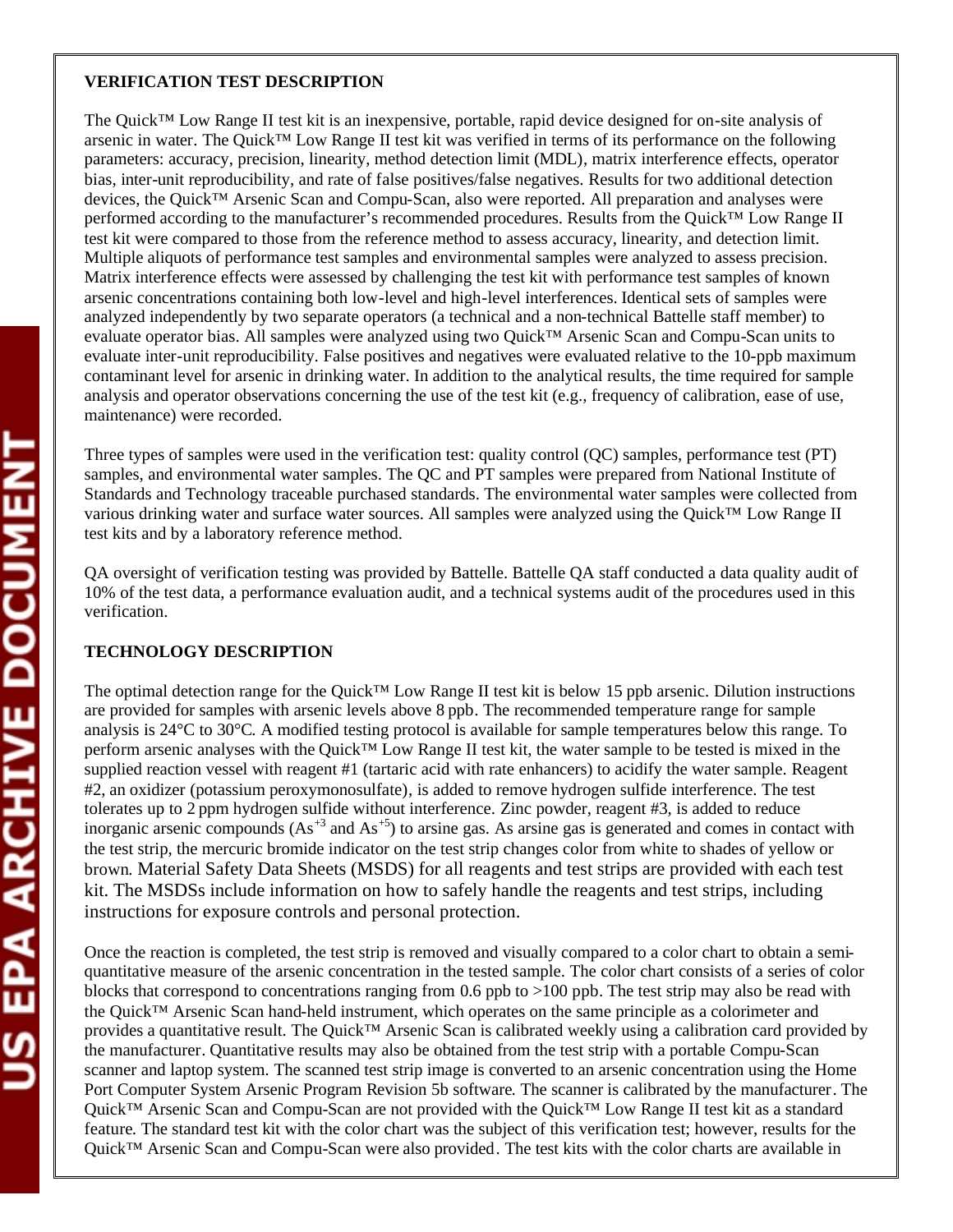sets of 50 tests with test strips provided in individually sealed packets. The typical shelf life of the kits is 24 months.

## **VERIFICATION OF PERFORMANCE**

**Accuracy:** The bias for the Quick™ Low Range II color chart ranged from -92% to -8% for the technical operator and -74% to 74% for the non-technical operator. The bias for the Quick™ Arsenic Scan ranged from 98% to -27% for the technical operator and -76 to 9% for the non-technical operator. The bias for the Compu-Scan ranged from -93% to 104% for the technical operator and from -67% to 81% for the non-technical operator. The overall agreement for the color chart results based on an assessment of whether the result was assigned to the correct color block indicated that the total percent agreement was 45% for the technical operator and 38% for the non-technical operator.

**Precision:** For the technical operator, relative standard deviations (RSDs) ranged from 0% to 55% for the color chart, 0% to 84% for the Quick™ Arsenic Scan, and 7% to 91% for the Compu-Scan. For the non-technical operator, RSDs ranged from 0% to 15% for the color chart, from 9% to 67% for the Quick™ Arsenic Scan, and from 14% to 55% for the Compu-Scan. These results exclude samples where one or more of the replicate results was not detected by the Quick™ Low Range II test kit.

Linearity: The linearity of response was evaluated by plotting the test kit results against the reference analysis results for the PT samples. The equations for the linear regressions that were performed to evaluate linearity are as follows, where *x* is the reference method concentration and *y* is the test kit concentration:

| Color chart, technical operator                             | $y = 0.79x - 0.03$ , R = 0.9904 |
|-------------------------------------------------------------|---------------------------------|
| Color chart, non-technical operator                         | $y = 0.71x + 7.29$ , R = 0.9038 |
| Quick <sup>™</sup> Arsenic Scan #1, technical operator      | $y = 0.42x + 0.29$ , R = 0.9619 |
| Quick <sup>™</sup> Arsenic Scan #2, technical operator      | $y = 0.40x + 0.19$ , R = 0.9776 |
| Quick <sup>TM</sup> Arsenic Scan #1, non-technical operator | $y = 0.71x + 2.45$ , R = 0.9826 |
| Compu-Scan #1, technical operator                           | $y = 0.33x + 1.03$ , R = 0.9043 |
| Compu-Scan #2, technical operator                           | $y = 0.40x + 3.05$ , R = 0.9063 |
| Compu-Scan #1, non-technical operator                       | $y = 0.67x + 1.39$ , R = 0.9174 |

**Method Detection Limit:** The MDL was assessed by analyzing seven replicates of a sample spiked at a level approximately five times the manufacturer's estimated detection limit for the color chart. The MDLs calculated using the precision data from these replicates ranged from 1.2 ppb to 1.5 ppb for the color chart, from 0.7 ppb to 2.1 ppb for the Quick™ Arsenic Scan, and from 0.5 ppb to 3.9 ppb for the Compu-Scan.

**Matrix Interference Effects:** Low and high levels of interferents did not appear to affect the detection of arsenic. Biases for these samples were similar to those calculated for PT samples containing arsenic only.

**Operator Bias:** Measurements for the color chart, Quick™ Arsenic Scan, and Compu-Scan done by the nontechnical operator tended to be higher than for the technical operator. A paired t-test of the two sets of data indicated that the results were significantly different at a 5% significance level.

**Inter-Unit Reproducibility:** The Quick™ Arsenic Scan results were more reproducible than the Compu-Scan results. Paired t-tests of the two sets of data indicated that the Quick™ Arsenic Scan results were not significantly different at a 5% significance level; however, the Compu-Scan results were significantly different.

**Rate of False Positives/False Negatives:** The false positive rates for the technical and non-technical operators using the color charts and Quick™ Arsenic Scan units were 0%. The rates of false positives for the Compu-Scan were 0% for both operators, except for Compu-Scan Unit #2, with a false positive rate of 3%. The false negative rates for the technical and non-technical operators using the color charts were 62% and 33%, respectively. The false negative rates for the Quick<sup>™</sup> Arsenic Scan units were 62% for the technical operator (Units #1 and #2) and 38% for the non-technical operator (Unit #1). The false negative rates for the Compu-Scan were 67% and 52% for the technical operator (Units #1 and #2, respectively) and 9.5% for the non-technical operator (Unit #1).